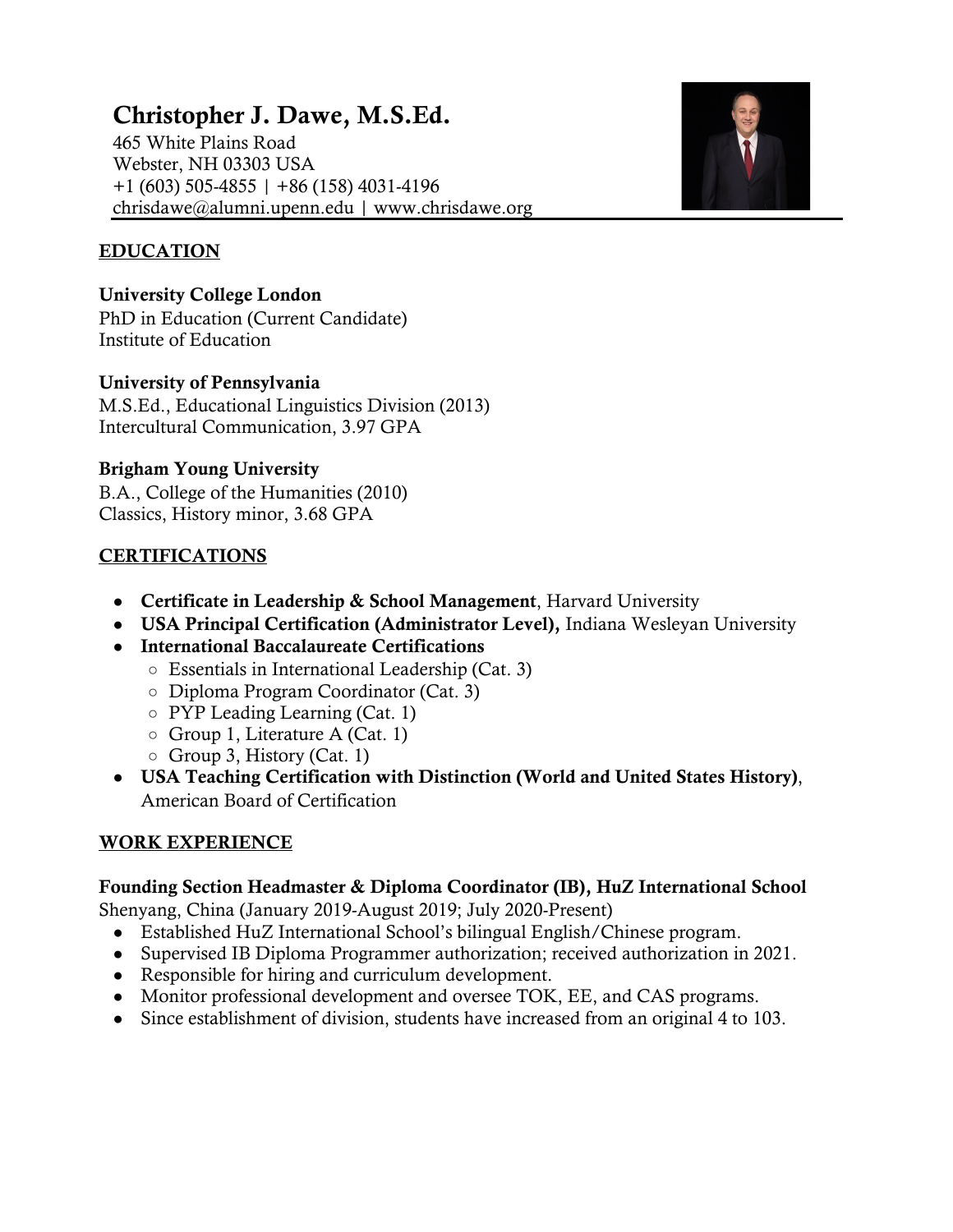# Academic Director, Shenyang Transformation International School

Shenyang, China (September 2019-June 2020)

- Oversaw school accreditation by the Western Association of Schools and Colleges.
- Designed and implemented an evaluation system of international and Chinese teachers.
- Ensured compliance with all curriculum and that students met the Common Core and AP standards.

## Director of Teachers & Theory of Knowledge Coordinator (IB), Northeast Yucai School

Shenyang, China (August 2016-December 2018)

- Responsible for all aspects of teaching within the International Division; managed academic policies and curriculum; chaired staff meetings, professional development workshops, et cetera.
- Met with and advised Northeast Yucai's International Director concerning educational developments, parental concerns, and faculty issues.

## Director of Studies, Shenyang ACT-GAC Center

Shenyang, China (September 2014-July 2016)

- Conducted teacher recruitment, training, professional development, and staff evaluations.
- Ensured compliance with the Global Assessment Certificate by overseeing student assessment and academic counseling, as well as liaising with regional managers.

#### Adjunct Professor, Drexel University English Learning Center

Philadelphia, Pennsylvania (2013)

● Provided academic writing instruction for international students at Drexel.

#### Head Instructor: Chae Language Institute

Bucheon, South Korea (2010-2012)

- Prepared students for international study.
- Recruited and trained other instructors; arranged foreign travel and living arrangements.

## PUBLICATIONS

#### Articles:

"Online Learning Lessons from a Teacher in China," *The Concord Monitor* (24 March 2020).

"Chinese Campus is a Good Opportunity for State," *The Concord Monitor* (2 December 2017).

"Language Governmentality in Philippine Education Policy," University of Pennsylvania's *Working Papers in Educational Linguistics* (Spring 2014), 69-85.

"Native Speaking English Teachers as Perceived by South Korean Elementary and Middle School Students," *Journal of Shinawatra University* (January 2014), 42-58.

"Review of *Globalization of Language and Culture in Asia: the Impact of Globalization Processes on Language*," by Viniti Vaish et al., *Journal of Asian Pacific Communication* (October 2012), 303-306.